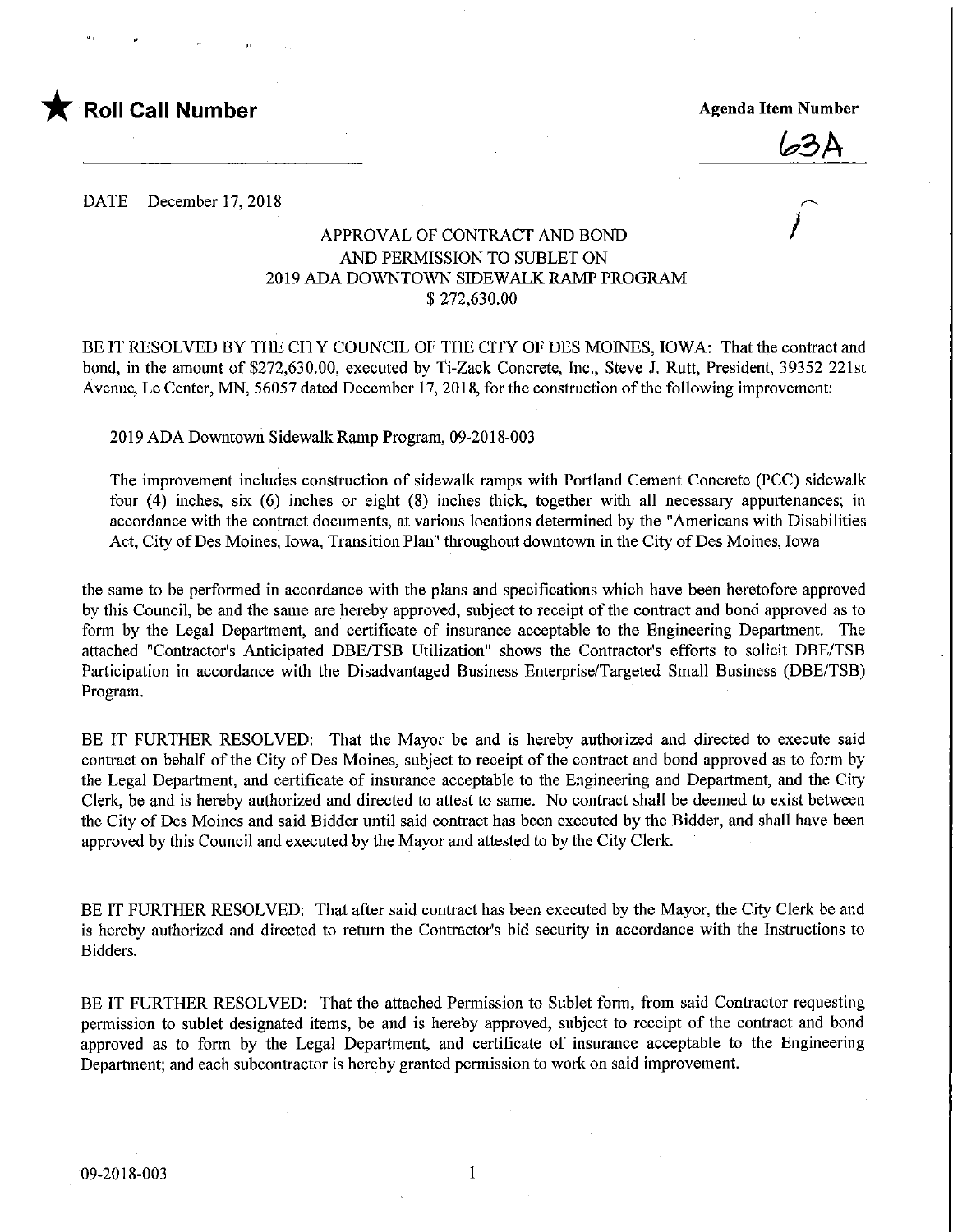

<u>b3A</u>

DATE December 17, 2018

BE IT FURTHER RESOLVED: That the Des Moines Finance Director is hereby authorized to encumber this contract amount against the funds as identified below, and to acquire Builder's Risk Insurance, if appropriate, for the above referenced improvement.

|                                    | $16 - 669$ |           |
|------------------------------------|------------|-----------|
| (City Council Communication Number |            | attached) |

Moved by to adopt.

FORM APPROVED Rathleen Unnderfool by an Kathleen Vanderpool

Deputy City Attorney

"Funding Source: 2018-2019 GIF, Page Street - 33, Sidewalks - ADA Compliance, SW095, G. 0. Bonds

| <b>COUNCIL ACTION</b> | <b>YEAS</b> | <b>NAYS</b> | <b>PASS</b> | <b>ABSENT</b>   | I, Diane Rauh, City Clerk of said City Council, hereby     |
|-----------------------|-------------|-------------|-------------|-----------------|------------------------------------------------------------|
| <b>COWNIE</b>         |             |             |             |                 | certify that at a meeting of the City Council, held on the |
| <b>BOESEN</b>         |             |             |             |                 | above date, among other proceedings the above was          |
| <b>COLEMAN</b>        |             |             |             |                 | adopted.                                                   |
| <b>GATTO</b>          |             |             |             |                 |                                                            |
| <b>GRAY</b>           |             |             |             |                 | IN WITNESS WHEREOF, I have hereunto set my hand            |
| <b>MANDELBAUM</b>     |             |             |             |                 | and affixed my seal the day and year first above written.  |
| <b>WESTERGAARD</b>    |             |             |             |                 |                                                            |
| <b>TOTAL</b>          |             |             |             |                 |                                                            |
| <b>MOTION CARRIED</b> |             |             |             | <b>APPROVED</b> |                                                            |
|                       |             |             |             |                 |                                                            |
|                       |             |             |             |                 |                                                            |
|                       |             |             |             |                 |                                                            |
|                       |             |             |             | Mayor           |                                                            |

City Clerk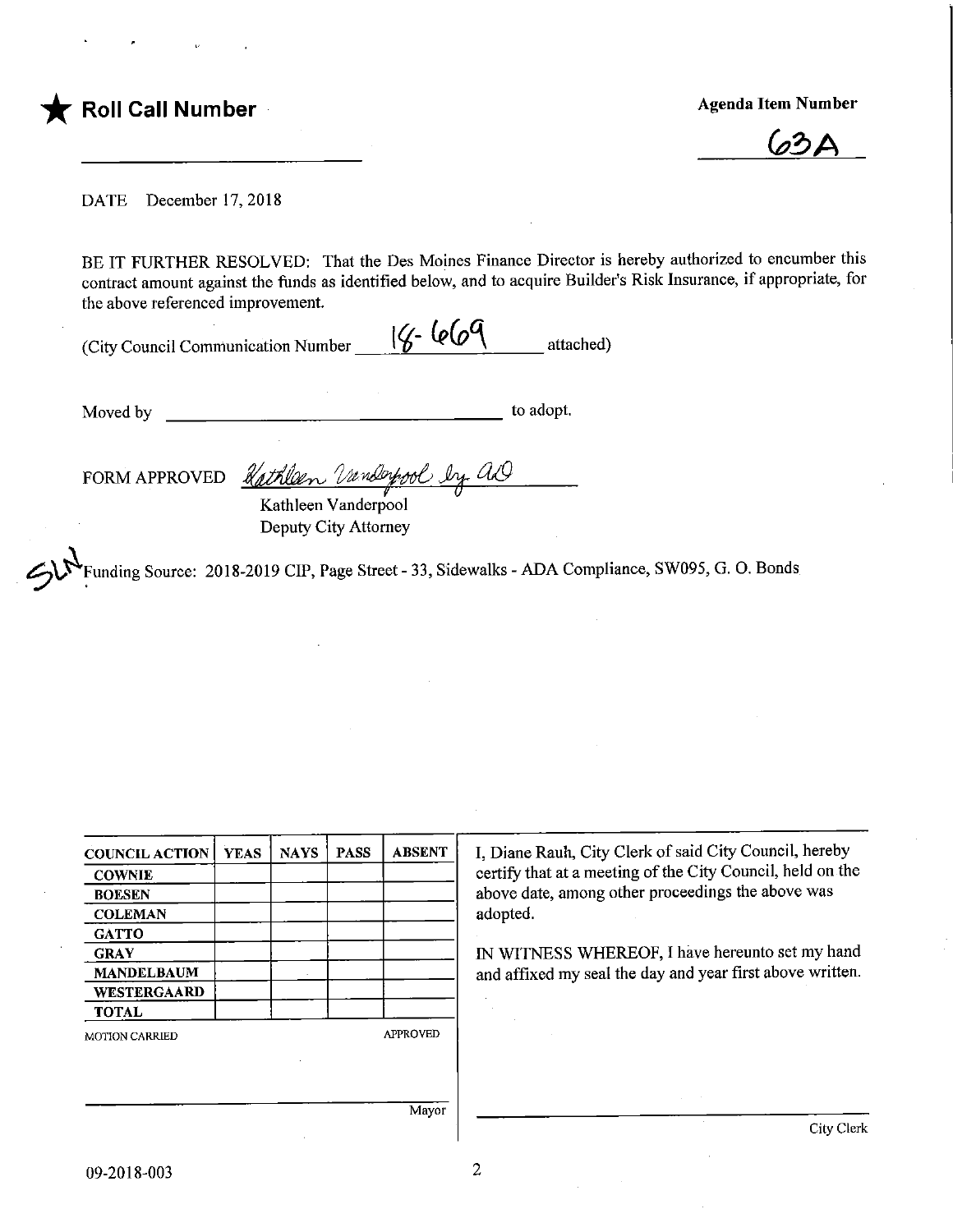Department of Engineering City of Des Moines, Iowa



 $3A$ 

# CONTRACTOR'S ANTICIPATED DBEfTSB UTILIZATION

## 2019 ADA Downtown Sidewalk Ramp Program

#### Activity ID 09-2018-003

On December 4, 2018, Ti-Zack Concrete, Inc., Steve J. Rutt, President, 39352 221st Avenue, Le Center, MN 56057 submitted a proposal for construction of the 2019 ADA Downtown Sidewalk Ramp Program, Activity ID 09-2018-003, which the City Council has determined to be the lowest responsible, responsive bid for said project in the amount of \$272,630.00. The proposal included a statement that the Disadvantaged Business Enterprise/Targeted Small Business (DBE/TSB) Program shall apply to this project.

The Engineering Department has prepared this report summarizing the information that Ti-Zack Concrete, Inc., has submitted indicating that it anticipates utilizing the following DBE/TSB companies on this project:

|      | DBE/TSB Name | Description of Work                    | <b>Estimated Amount</b> |
|------|--------------|----------------------------------------|-------------------------|
| None |              | N/A                                    | \$0.00                  |
|      |              | <b>Estimated DBE/TSB Participation</b> | \$0.00                  |
|      |              | Ti-Zack Concrete, Inc. Amount          | \$272,630.00            |
|      |              | Percentage of DBE/TSB Participation    | $0.00\%$                |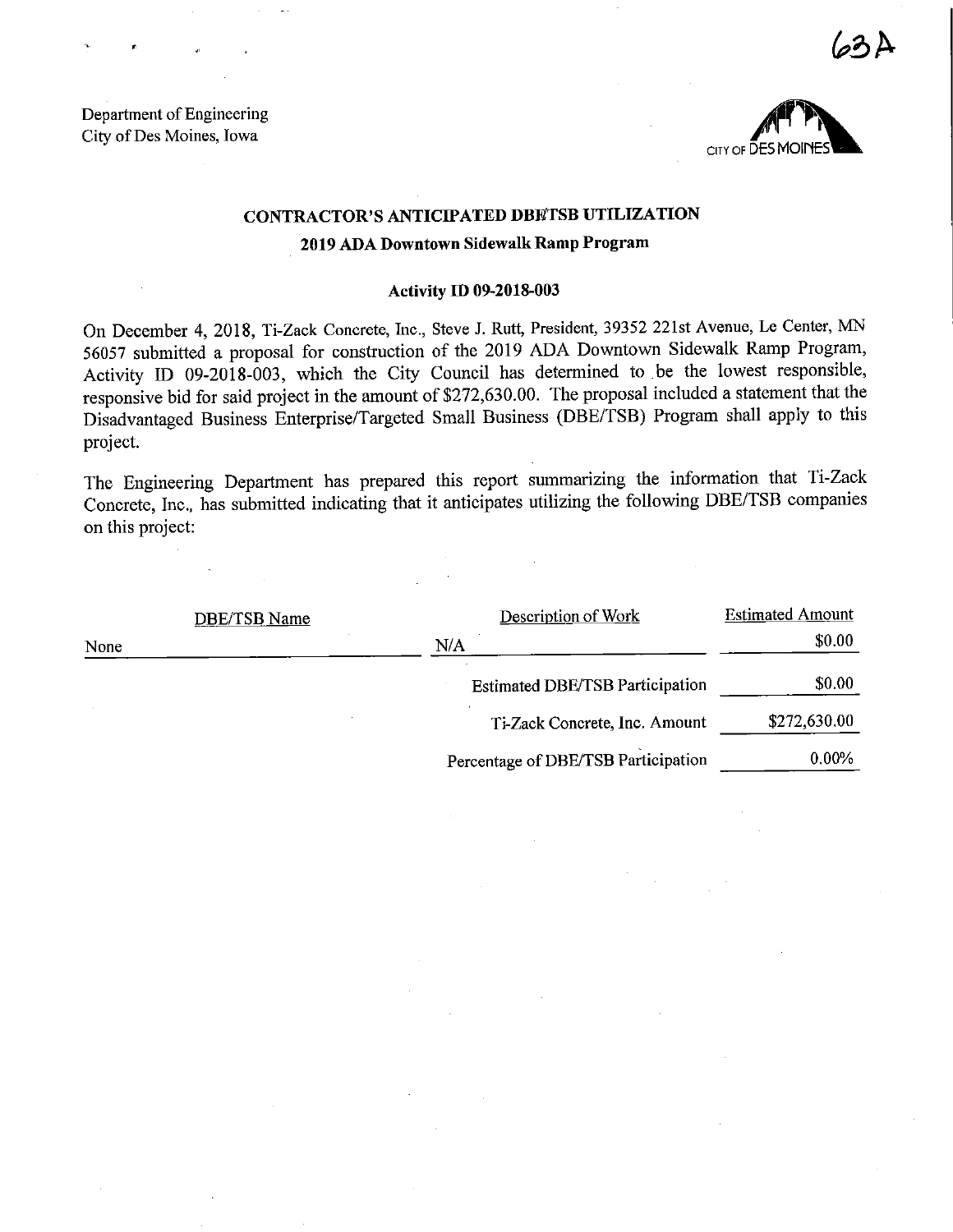ENGINEERING DEPARTMENT CITY OF DES MOINES, IOWA

Activity ID 09-2018-003<br>Date 12/10/2018  $\overline{12/10/2018}$ 

^.3A

## PERMISSION TO SUBLET

| Project                                                                             | 2019 ADA Downtown Sidewalk Ramp Program |                                                                                                                          |                   |                                                    |                                                      |             |  |  |
|-------------------------------------------------------------------------------------|-----------------------------------------|--------------------------------------------------------------------------------------------------------------------------|-------------------|----------------------------------------------------|------------------------------------------------------|-------------|--|--|
| Contractor                                                                          | Ti-Zack Concrete, Inc.                  |                                                                                                                          |                   |                                                    |                                                      |             |  |  |
| Federal Tax ID                                                                      | 41-1961752                              | 15240<br>Contract No.                                                                                                    |                   |                                                    | Sublet Request No.                                   |             |  |  |
| <b>ORGANIZATION</b><br><b>TO PERFORM</b><br><b>WORK</b><br><b>ITEM TO BE SUBLET</b> |                                         |                                                                                                                          | <b>DBE</b><br>Y/N | <b>COST OF</b><br><b>SPECIALTY</b><br><b>ITEMS</b> | <b>TOTAL COST</b><br><b>OF WORK</b><br><b>SUBLET</b> |             |  |  |
| Barricade Supplier only                                                             |                                         | Bonnie's Barricades<br>1547 Michigan Street<br>Des Moines, IA 50314-3532<br>$(515)$ 282-8877<br>Federal Tax ID42-1250395 |                   | Yes                                                |                                                      | \$15,000.00 |  |  |

|                                                  | Previous | This        | Total        |     |
|--------------------------------------------------|----------|-------------|--------------|-----|
|                                                  | Request  | Request     | To Date      |     |
| Cost of Items Sublet                             |          | \$15,000.00 | \$15,000.00  | (a) |
| Cost of Specialty Items Sublet                   |          |             |              | (b) |
| Cost of Sublet Items Less Speciality Items       |          | \$15,000.00 | \$15,000.00  | (c) |
| Contract Amount                                  |          |             | \$272,630.00 | (d) |
| Contract Amount Less Total Specialty Items (d-b) |          |             | \$272,630.00 | (e) |
| Percentage of Contract Sublet to Date (c/e)      |          |             | 5.50%        |     |

The prime contractor's request for Permission to Sublet the above items of work is approved with the understanding fhat the prime contractor shall be held responsible for the subcontractors' full compliance of all terms of the contract.

Attachment: Contractor's Letter Requesting Subletting

Form Routing: Project Bngr. - City Engr. - Engr. Admin. - City Clerk/City Manager -Engr. Admin. - Distribution

Form Distribution Original - Project File

**Copy - Project Engineer**<br>All the Equation of Copy - Prime Contractor  $(x$ -ach in reel)

 $\stackrel{\bullet}{\text{Copy}}$  - Prime Contractor

 $18 12/17/16$ 

Roll Call No. Date